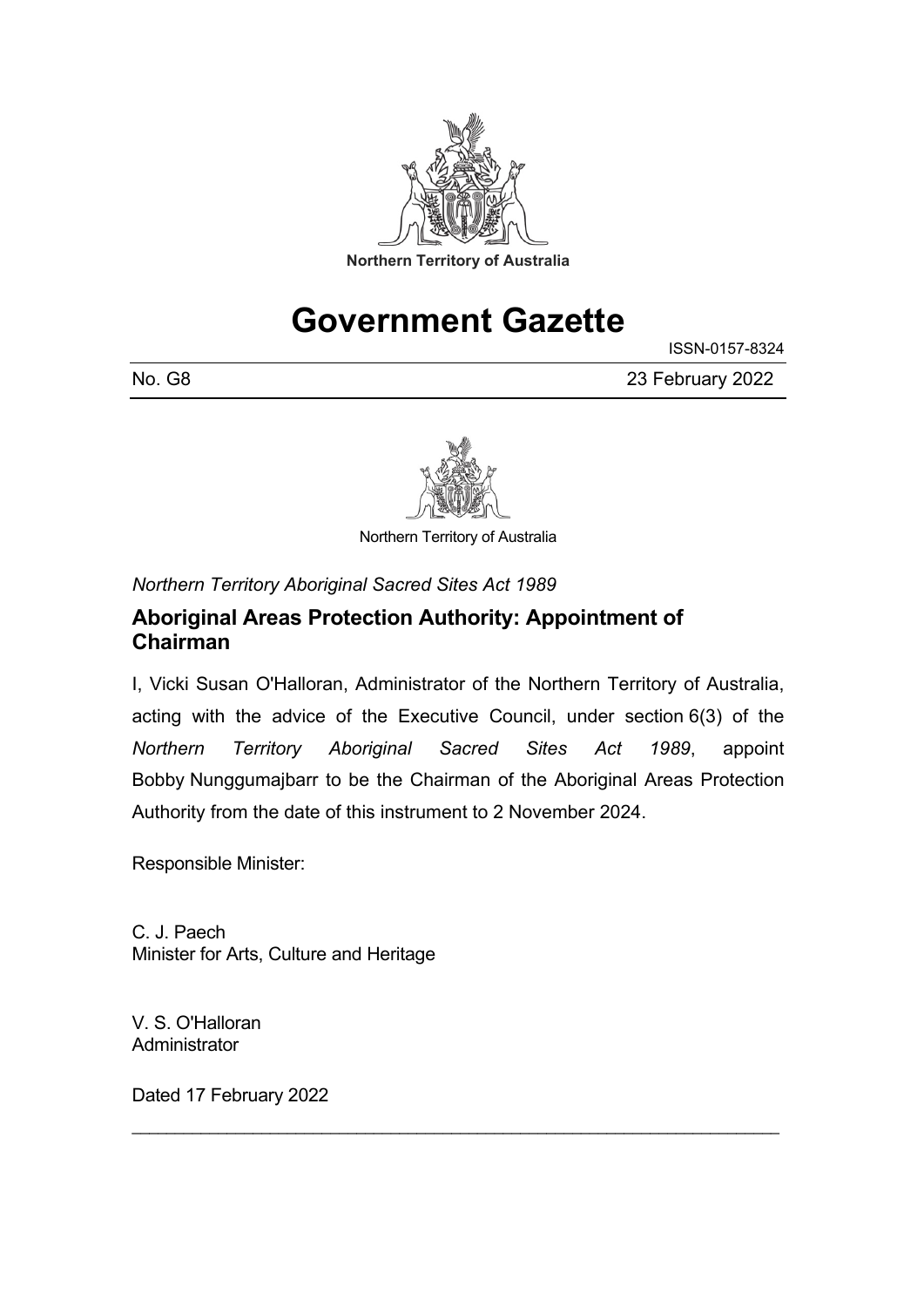

Northern Territory of Australia

*Northern Territory Civil and Administrative Tribunal Act 2014*

## **Appointment of Ordinary Members of Tribunal**

I, Vicki Susan O'Halloran, Administrator of the Northern Territory of Australia, acting with the advice of the Executive Council, under section 16(1) of the *Northern Territory Civil and Administrative Tribunal Act 2014*, appoint each person named in the Schedule, with reference to the provision of the Act specified opposite the person's name, to be an ordinary member of the Northern Territory Civil and Administrative Tribunal for 5 years.

Responsible Minister:

S. J. M. Uibo Attorney-General and Minister for Justice

V. S. O'Halloran **Administrator** Dated 17 February 2022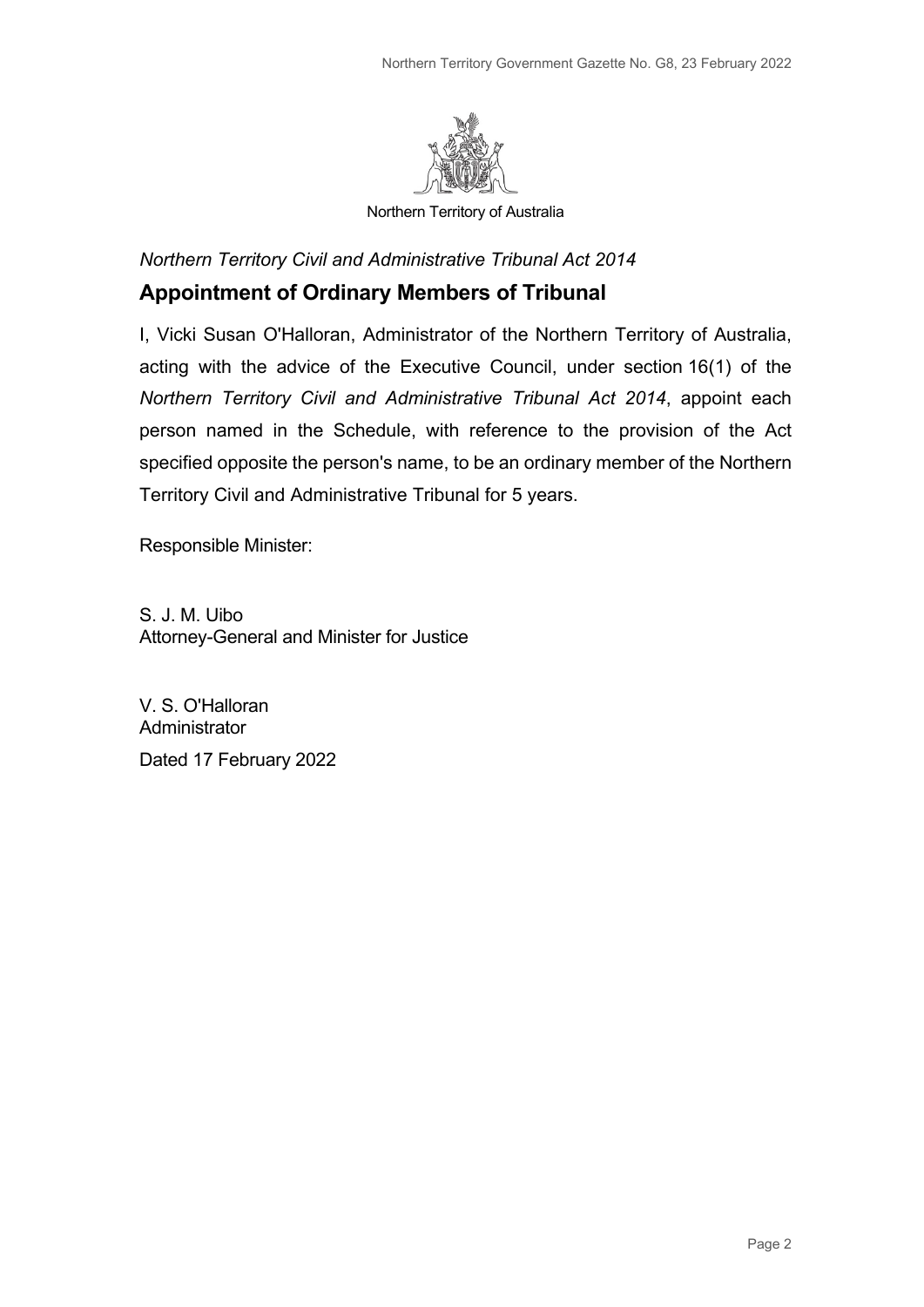#### **Schedule**

| <b>Name</b>                         | <b>Provision of Act</b> |
|-------------------------------------|-------------------------|
| Linda Ann Morgan                    | Section $16(2)(a)$      |
| <b>Richard Grant Giles</b>          | Section $16(2)(a)$      |
| Gregory John Shanahan               | Section $16(2)(a)$      |
| <b>Michael McKillop Grove</b>       | Section $16(2)(a)$      |
| <b>Sally May Gearin</b>             | Section $16(2)(a)$      |
| Samantha Julie Miles                | Section $16(2)(a)$      |
| Ian Leonard Read                    | Section $16(2)(a)$      |
| <b>Barry Gavin Jenkins</b>          | Section $16(2)(b)$      |
| Elizabeth Ann Perrella              | Section $16(2)(b)$      |
| Claudia Monique Giselle Espenschied | Section $16(2)(b)$      |



\_\_\_\_\_\_\_\_\_\_\_\_\_\_\_\_\_\_\_\_\_\_\_\_\_\_\_\_\_\_\_\_\_\_\_\_\_\_\_\_\_\_\_\_\_\_\_\_\_\_\_\_\_\_\_\_\_\_\_\_\_\_\_\_\_\_\_\_\_\_\_\_\_\_\_

Northern Territory of Australia

*Liquor Commission Act 2018*

## **Northern Territory Liquor Commission: Appointment of Member**

I, Natasha Kate Fyles, Minister for Alcohol Policy, under section 7(1) of the *Liquor Commission Act 2018* and with reference to section 7(5) of the Act, appoint Sean Matthew Taylor to be a member of the Northern Territory Liquor Commission for 5 years on and from the date on which this notice is published in the *Gazette*.

\_\_\_\_\_\_\_\_\_\_\_\_\_\_\_\_\_\_\_\_\_\_\_\_\_\_\_\_\_\_\_\_\_\_\_\_\_\_\_\_\_\_\_\_\_\_\_\_\_\_\_\_\_\_\_\_\_\_\_\_\_\_\_\_\_\_\_\_\_\_\_\_\_\_\_

N. K. Fyles Minister for Alcohol Policy

Dated 15 February 2022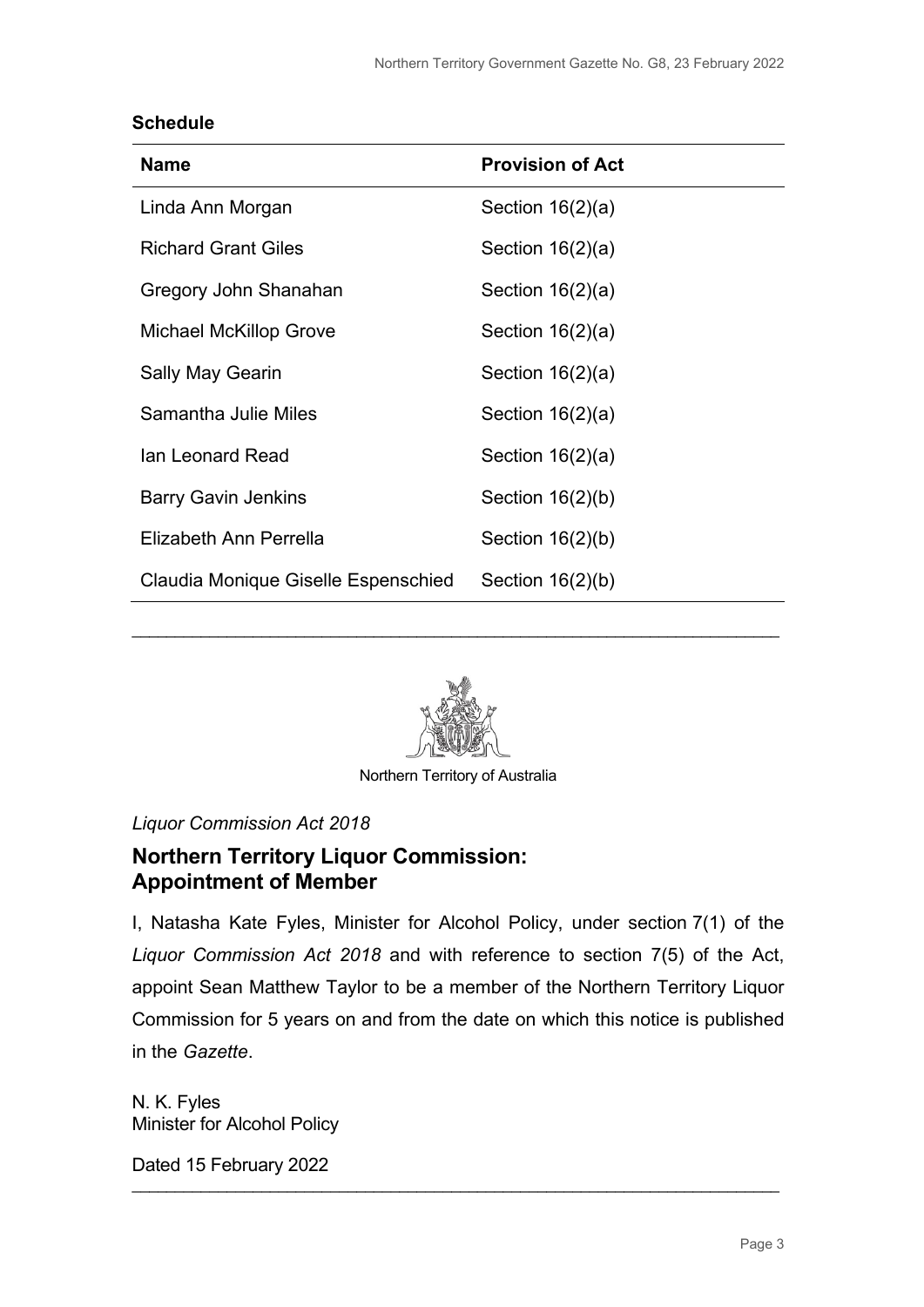#### Northern Territory of Australia

#### *Control of Roads Act 1953*

#### **Proposal to Close a Road**

I, Robert Ian Sarib, the Surveyor-General, under section 18 of the *Control of Roads Act 1953*:

- (a) give notice of a proposal to close part of unnamed road through Section 7801, Hundred of Bagot as shown in the diagram in the Schedule and more particularly described in Survey Plan No S2020/079; and
- (b) advise that the adjoining owners are as follows:
	- (i) Section 3085, Hundred of Bagot The Commonwealth of Australia
	- (ii) Section 7801, Hundred of Bagot Land Development Corporation
	- (iii) Portion 2207, Hundred of Bagot Power and Water Corporation

Dated 7 February 2022

R. I. Sarib Surveyor-General

#### *Notes*

- *1. Survey Plan No S2020/079 may be inspected at the office of the Surveyor-General, Energy House, Darwin.*
- *2. Under section 20 of the Act, a person may object to the proposal by serving notice on the Minister for Infrastructure, Planning and Logistics. The notice must:*
	- *(a) be served personally or by post within 28 days from the later of the publication of this notice in the Gazette or a local newspaper; and*
	- *(b) state the grounds for objections.*

*Postal objections may be served on the Minister for Infrastructure, Planning and Logistics, GPO Box 1680, Darwin NT 0801.*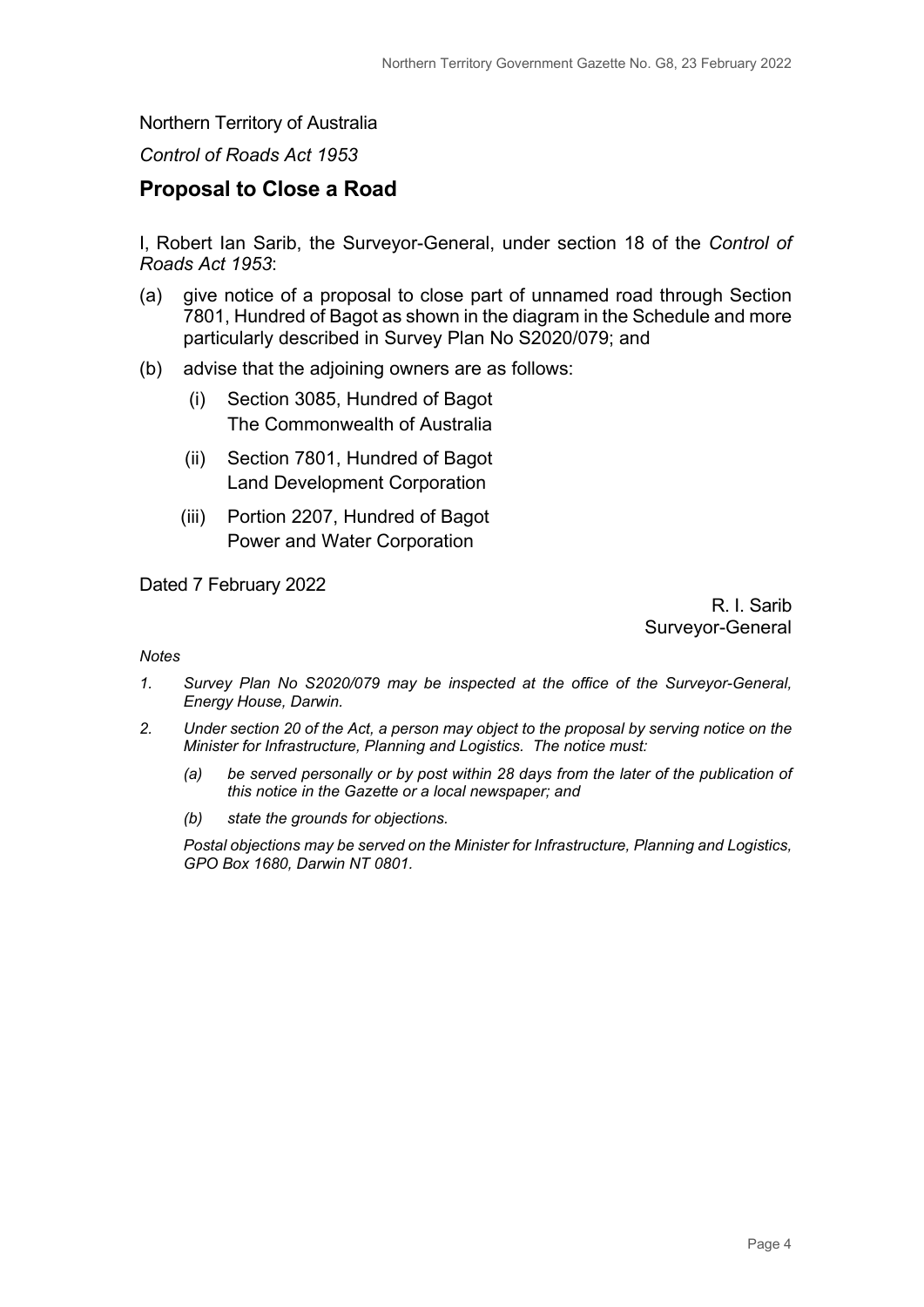

#### **Schedule**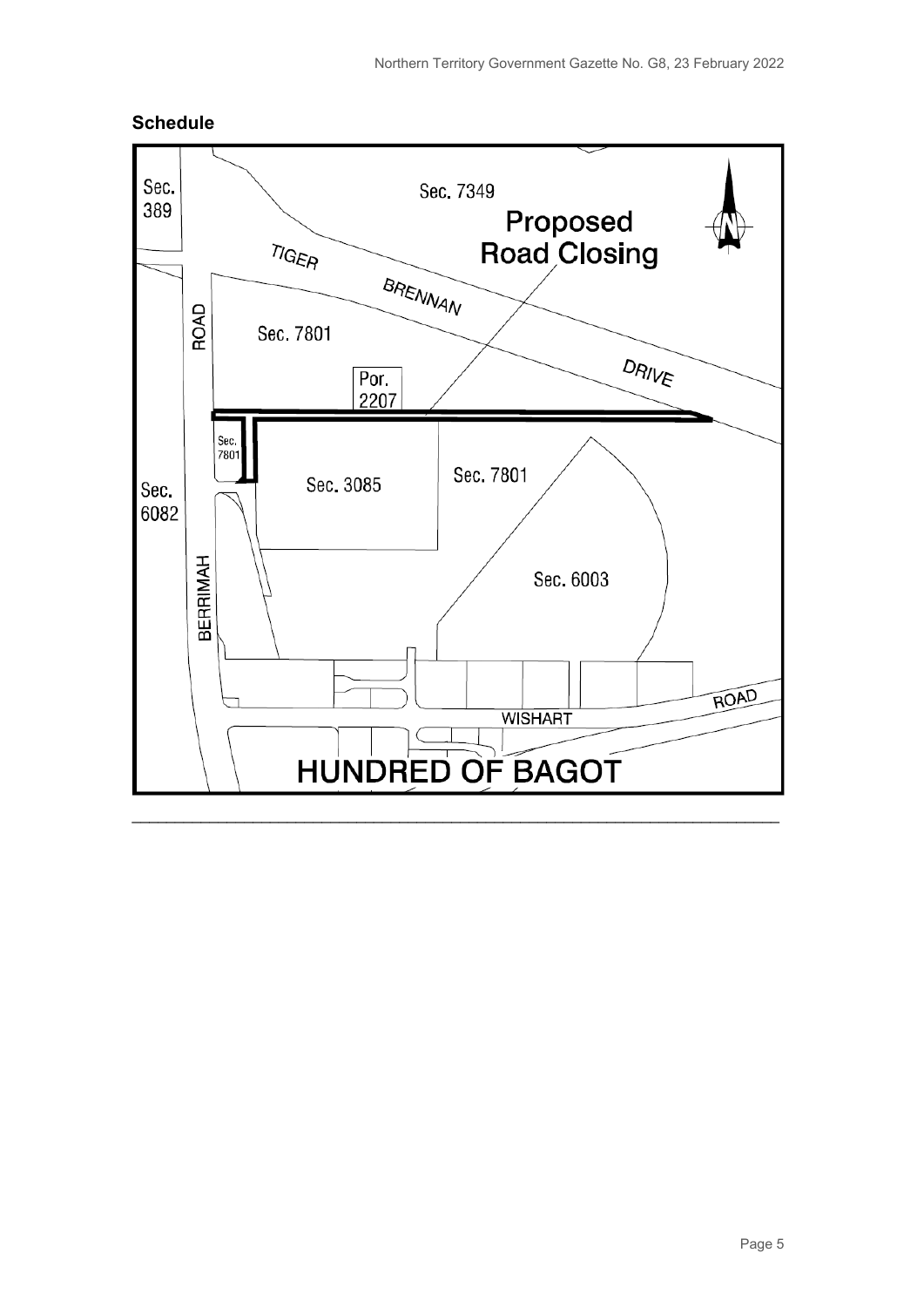

The Northern Territory of Australia

# **Treasurer's Quarterly Financial Report**

**for the 6 months ended 31 December 2021**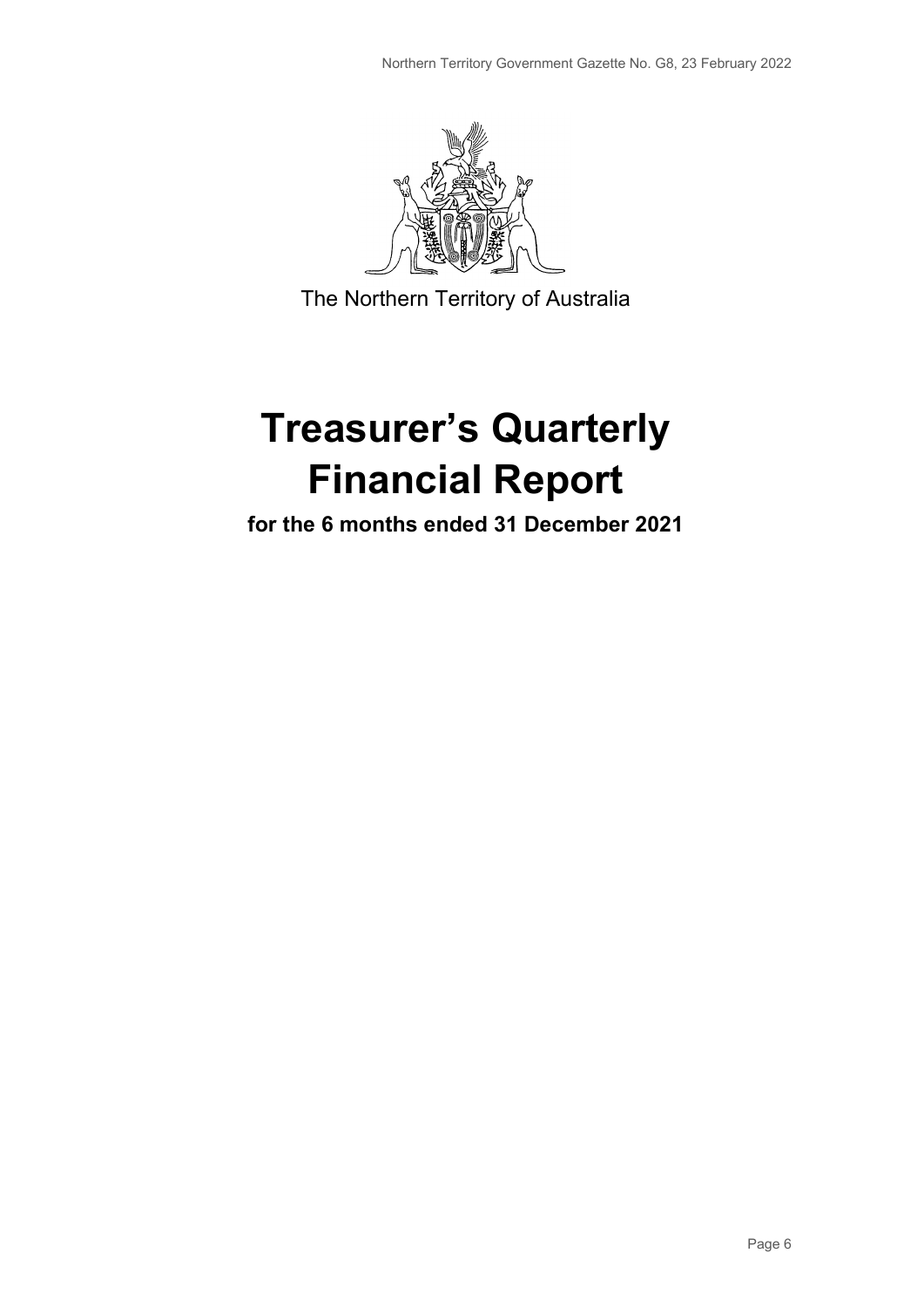Northern Territory of Australia Treasurer's Quarterly Financial Report For the 6 months ended 31 December 2021

### *Table of Contents*

#### **Treasurer's Quarterly Financial Statement**

#### *Uniform Presentation Framework: 2021-22*

*General Government Sector*

| Table 1:  | <b>General Government Sector Comprehensive Operating Statement</b>                         | 8  |
|-----------|--------------------------------------------------------------------------------------------|----|
| Table 2 : | <b>General Government Sector Balance Sheet</b>                                             | 9  |
| Table 3:  | <b>General Government Sector Cash Flow Statement</b>                                       | 10 |
|           | <b>Public Non Financial Corporation Sector</b>                                             |    |
| Table 4 : | <b>Public Non Financial Corporation Sector Comprehensive Operating</b><br><b>Statement</b> | 11 |
| Table 5:  | <b>Public Non Financial Corporation Sector Balance Sheet</b>                               | 12 |
| Table 6 : | <b>Public Non Financial Corporation Sector Cash Flow Statement</b>                         | 13 |
|           | <b>Non Financial Public Sector</b>                                                         |    |
| Table 7:  | Non Financial Public Sector Comprehensive Operating Statement                              | 14 |
| Table 8:  | Non Financial Public Sector Balance Sheet                                                  | 15 |
| Table 9:  | Non Financial Public Sector Cash Flow Statement                                            | 16 |
|           |                                                                                            |    |

\* Numbers in tables may not add due to rounding

Page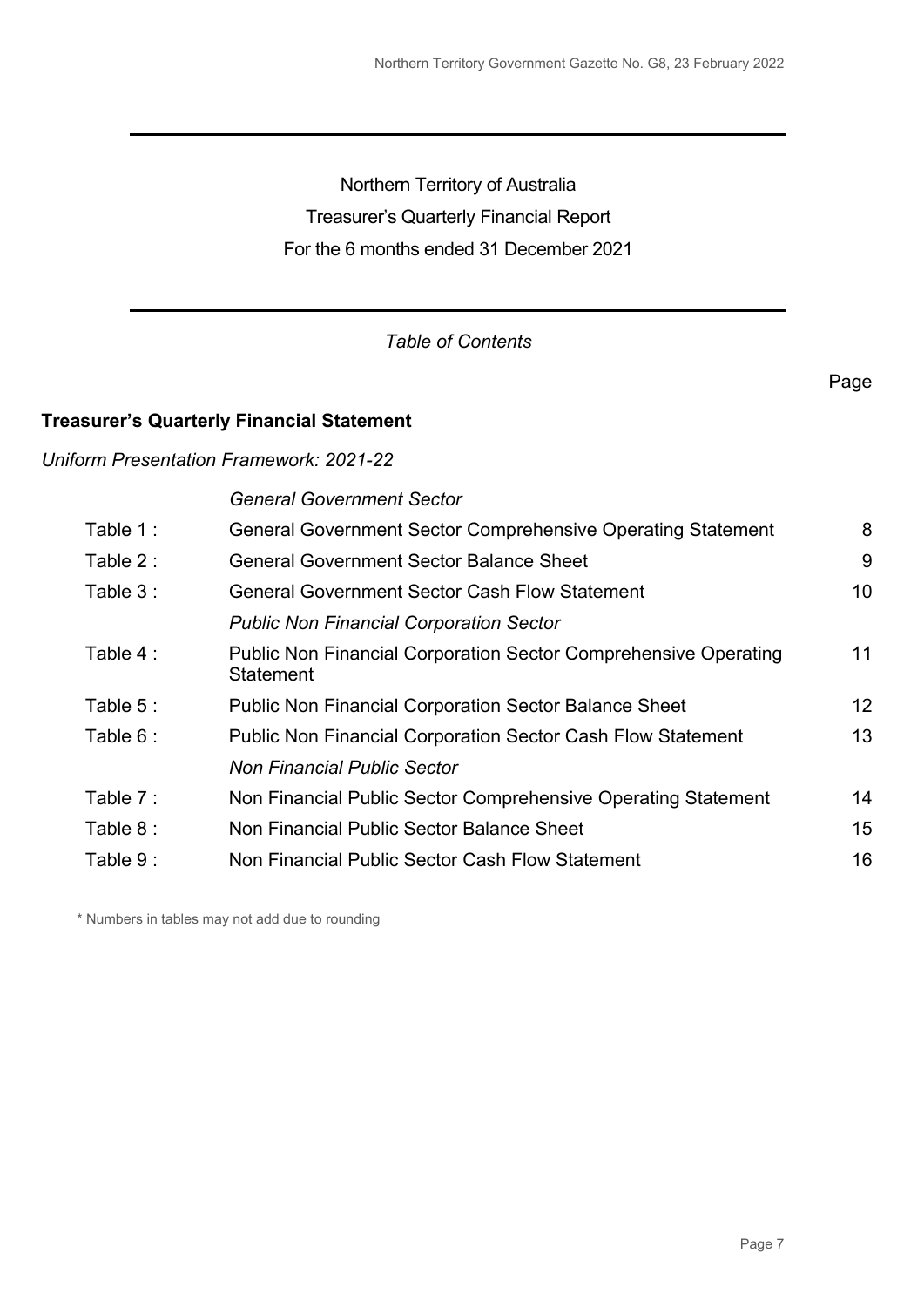#### Table 1

#### **General Government Sector**

#### **Comprehensive Operating Statement**

|        |                                                         | YTD       |               |
|--------|---------------------------------------------------------|-----------|---------------|
|        |                                                         | Dec       | <b>Budget</b> |
|        |                                                         | 2021      | 2021-221      |
|        |                                                         | \$000     | \$000         |
|        | <b>Revenue</b>                                          |           |               |
|        | <b>Taxation revenue</b>                                 | 336 579   | 584 280       |
|        | <b>Current grants</b>                                   | 2 472 799 | 4797023       |
|        | Capital grants                                          | 141 841   | 379 784       |
|        | Sales of goods and services                             | 225 514   | 405 427       |
|        | Interest income                                         | 77 645    | 81722         |
|        | Dividend and income tax equivalent income               | 30 774    | 42 30 5       |
|        | Other revenue                                           | 219 637   | 402 819       |
|        | <b>Total Revenue</b>                                    | 3 504 790 | 6 693 360     |
| less   | <b>Expenses</b>                                         |           |               |
|        | Employee benefits expense                               | 1 413 531 | 2 692 306     |
|        | Superannuation expenses                                 |           |               |
|        | Superannuation interest cost                            | 32 577    | 65 153        |
|        | Other superannuation expenses                           | 182 667   | 384 456       |
|        | Depreciation and amortisation                           | 278 103   | 548 208       |
|        | Other operating expenses                                | 786 909   | 1794382       |
|        | Interest expenses                                       | 175 446   | 348 305       |
|        | Other property expenses                                 | 2 2 8 6   |               |
|        | <b>Current grants</b>                                   | 518 185   | 1 198 932     |
|        | Capital grants                                          | 41 054    | 188 190       |
|        | Subsidies and personal benefit payments                 | 87 659    | 185 048       |
|        | <b>Total Expenses</b>                                   | 3 518 416 | 7 404 980     |
| equals | <b>Net Operating Balance</b>                            | - 13 627  | $-711620$     |
| plus   | Other economic flows - included in operating result     | 16462     | 68 600        |
| equals | <b>Operating Result</b>                                 | 2835      | $-643020$     |
| plus   | Other economic flows - other comprehensive income       | $-43778$  | 72722         |
| equals | Comprehensive Result - total change in net worth before | -40943    | - 570 298     |
|        | transactions with owners in their capacity as owners    |           |               |
|        | <b>Net Operating Balance</b>                            | - 13 627  | $-711620$     |
| less   | Net acquisition of non financial assets                 |           |               |
|        | Purchases of non financial assets                       | 363 970   | 960 698       |
|        | Sales of non financial assets                           | $-16828$  | $-29128$      |
|        | Depreciation<br>less                                    | 278 103   | 548 208       |
|        | Change in inventories<br>plus                           | 2803      |               |
|        | Other movements in non financial assets<br>plus         | 44 101    | 24 097        |
|        | equals Total net acquisition of non financial assets    | 115 943   | 407 459       |
|        |                                                         |           |               |
| equals | <b>Fiscal Balance</b>                                   | $-129570$ | - 1 119 079   |

1 Budget figures are the latest approved Budget tabled in the Legislative Assembly (2021-22 Mid-Year Report).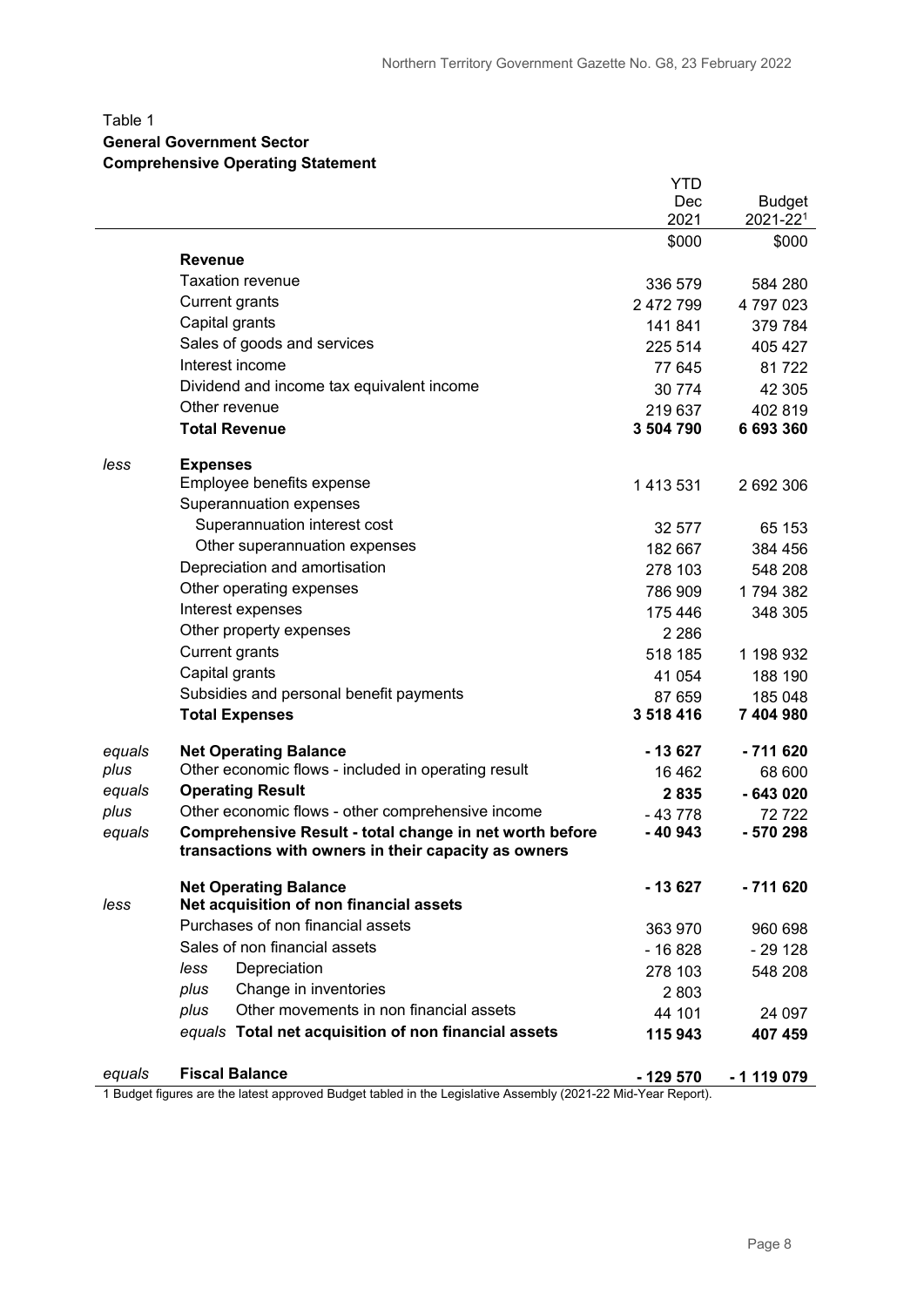#### Table 2 **General Government Sector Balance Sheet**

|                                             | YTD           |               |
|---------------------------------------------|---------------|---------------|
|                                             | Dec           | <b>Budget</b> |
|                                             | 2021          | $2021 - 221$  |
|                                             | \$000         | \$000         |
| <b>Assets</b>                               |               |               |
| <b>Financial assets</b>                     |               |               |
| Cash and deposits                           | 2 132 890     | 1 059 809     |
| Advances paid                               | 193 062       | 237 095       |
| Investments, loans and placements           | 2 506 865     | 2 504 249     |
| Receivables                                 | 597 484       | 500 676       |
| Equity                                      |               |               |
| Investments in other public sector entities | 2 3 2 4 9 5 2 | 2 3 2 6 3 7 6 |
| Equity accounted investments                |               |               |
| Investments - shares                        |               |               |
| Other financial assets                      | 5 0 0 0       | 35 000        |
| <b>Total financial assets</b>               | 23 598        | 24 3 98       |
|                                             | 7783850       | 6687603       |
| <b>Non financial assets</b>                 |               |               |
| Inventories                                 | 23 957        | 21 154        |
| Property, plant and equipment               | 18 161 314    | 18 449 651    |
| Investment property                         | 37 570        |               |
| Intangible assets                           |               | 34 406        |
| Assets held for sale                        | 192 926       | 252748        |
|                                             | 16 793        | 19 003        |
| Other non financial assets                  | 158 899       | 158 894       |
| <b>Total non financial assets</b>           | 18 591 459    | 18 935 856    |
| <b>Total Assets</b>                         | 26 375 309    | 25 623 459    |
| <b>Liabilities</b>                          |               |               |
| Deposits held                               |               |               |
| Advances received                           | 824 120       | 444 623       |
|                                             | 260 833       | 255 409       |
| Borrowing                                   | 9 132 009     | 9414885       |
| Superannuation                              | 3 877 120     | 3727956       |
| Other employee benefits                     | 841 587       | 807 370       |
| Payables                                    | 291 392       | 324 080       |
| <b>Other liabilities</b>                    | 1 076 927     | 1 104 648     |
| <b>Total Liabilities</b>                    | 16 303 988    | 16 078 971    |
|                                             |               |               |
| <b>Net Assets/(Liabilities)</b>             | 10 071 321    | 9 544 448     |
| Contributed equity                          |               |               |
| Accumulated surplus/(deficit)               | $-252695$     | $-773065$     |
| <b>Reserves</b>                             | 10 324 015    | 10 317 553    |
| <b>Net Worth</b>                            | 10 071 321    | 9 544 488     |
| Net Financial Worth <sup>2</sup>            | - 8 520 138   | $-9391368$    |
| Net Financial Liabilities <sup>3</sup>      | 10 845 089    | 11 717 744    |
|                                             |               |               |
| Net Debt <sup>4</sup>                       | 5 384 145     | 6 313 764     |

1 Budget figures are the latest approved Budget tabled in the Legislative Assembly (2021-22 Mid-Year Report).

2 Net financial worth equals total financial assets minus total liabilities.

3 Net financial liabilities equals the sum of total liabilities less total financial assets excluding investments in other public sector entities.

4 Net debt equals the sum of deposits held, advances received and borrowing, minus the sum of cash and deposits, advances paid and investments, loans and placements.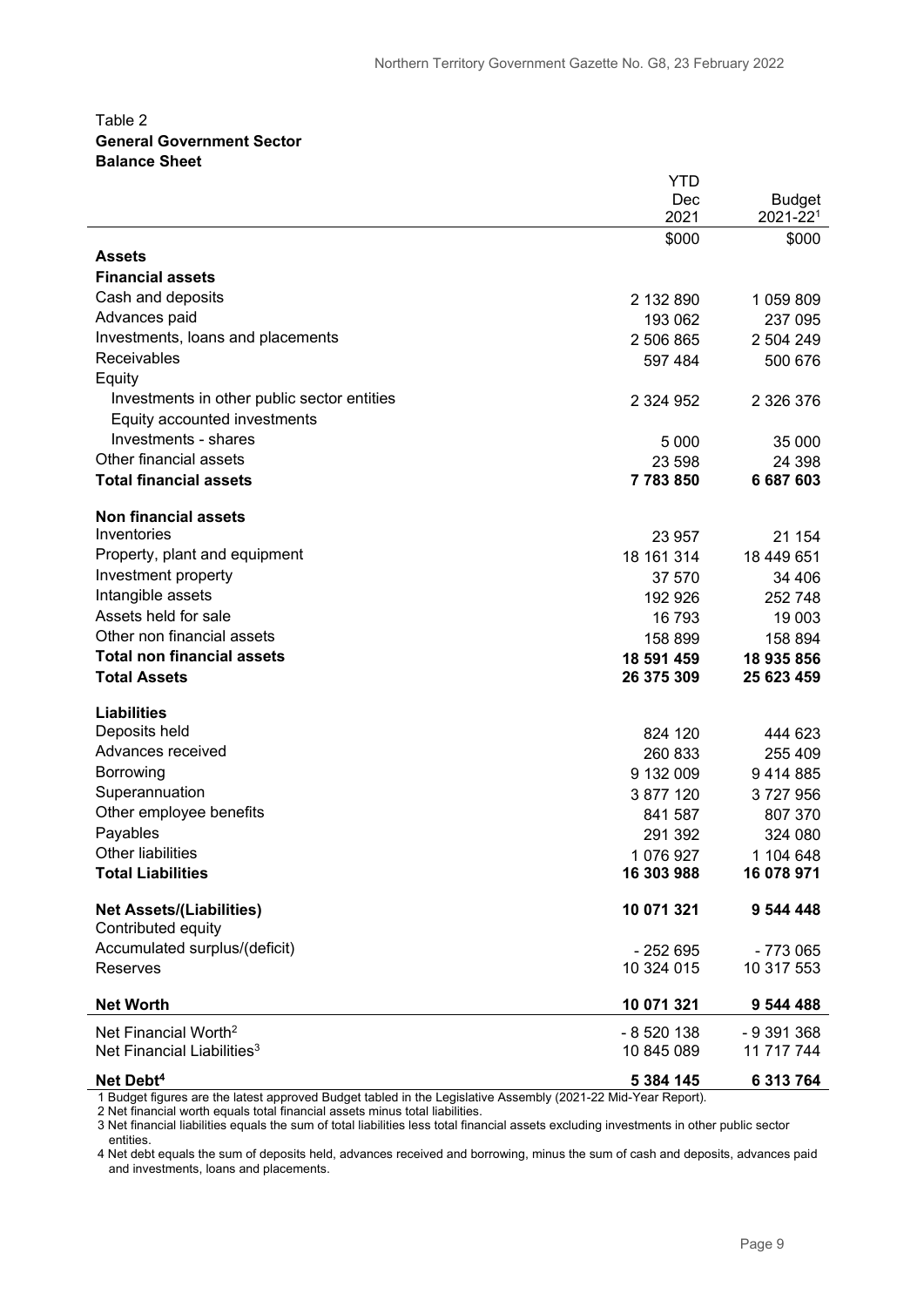#### Table 3 **General Government Sector Cash Flow Statement**

|                                                                                            | <b>YTD</b> |               |
|--------------------------------------------------------------------------------------------|------------|---------------|
|                                                                                            | Dec        | <b>Budget</b> |
|                                                                                            | 2021       | 2021-221      |
|                                                                                            | \$000      | \$000         |
| Cash receipts from operating activities                                                    |            |               |
| <b>Taxes received</b>                                                                      | 348 170    | 589 280       |
| Receipts from sales of goods and services                                                  | 234 152    | 436 151       |
| Grants and subsidies received                                                              | 2 525 828  | 5 212 452     |
| Interest receipts                                                                          | 77 317     | 81922         |
| Dividends and income tax equivalents                                                       | 45 874     | 31 214        |
| Other receipts                                                                             | 684 732    | 730 633       |
| <b>Total operating receipts</b>                                                            | 3916073    | 7 081 652     |
| <b>Cash payments for operating activities</b>                                              |            |               |
| Payments for employees                                                                     | $-1590600$ | $-3162682$    |
| Payment for goods and services                                                             | - 954 374  | $-1498947$    |
| Grants and subsidies paid                                                                  | - 673 452  | $-1588621$    |
| Interest paid                                                                              | $-175300$  | $-347996$     |
| Other payments                                                                             | - 343 738  | $-619742$     |
| <b>Total operating payments</b>                                                            | $-3737464$ | $-7217988$    |
| <b>Net Cash Flows from Operating Activities</b>                                            | 178 609    | $-136336$     |
| Cash flows from investments in non financial assets                                        |            |               |
| Sales of non financial assets                                                              | 16 828     | 29 1 28       |
| Purchases of non financial assets                                                          | $-351977$  | $-960698$     |
| Net cash flows from investments in non financial assets                                    | $-335150$  | $-931570$     |
| Net Cash Flows from Operating Activities and Investments in<br><b>Non Financial Assets</b> | - 156 540  | $-1067906$    |
| Net cash flows from investments in financial assets for                                    | $-1301$    | - 84 990      |
| policy purposes <sup>2</sup>                                                               |            |               |
| Net cash flows from investments in financial assets for                                    | $-129328$  | $-94558$      |
| liquidity purposes                                                                         |            |               |
| Net Cash Flows from Investing Activities                                                   | - 465 779  | $-1111118$    |
| Net cash flows from financing activities                                                   |            |               |
| Advances received (net)                                                                    | $-5220$    | $-10645$      |
| Borrowing (net)                                                                            | 506 884    | 779 015       |
| Deposits received (net)                                                                    | $-716325$  | - 1 095 823   |
| Other financing (net)                                                                      |            |               |
| Net Cash Flows from Financing Activities                                                   | $-214661$  | $-327453$     |
| Net Increase/Decrease in Cash Held                                                         | $-501830$  | - 1 574 907   |
| Net cash flows from operating activities                                                   | 178 609    | - 136 336     |
| Net cash flows from investments in non financial assets                                    | $-335150$  | $-931570$     |
| Cash Surplus (+)/Deficit (-)                                                               | - 156 540  | $-1067906$    |
| Future infrastructure and superannuation contributions/earnings <sup>3</sup>               | -43946     | - 43 242      |
| Underlying Surplus (+)/Deficit (-)                                                         | $-200486$  | - 1 111 148   |

1 Budget figures are the latest approved Budget tabled in the Legislative Assembly (2021-22 Mid-Year Report).

2 Includes equity acquisitions, disposals and privatisations (net).

3 Contributions for future infrastructure and superannuation requirements.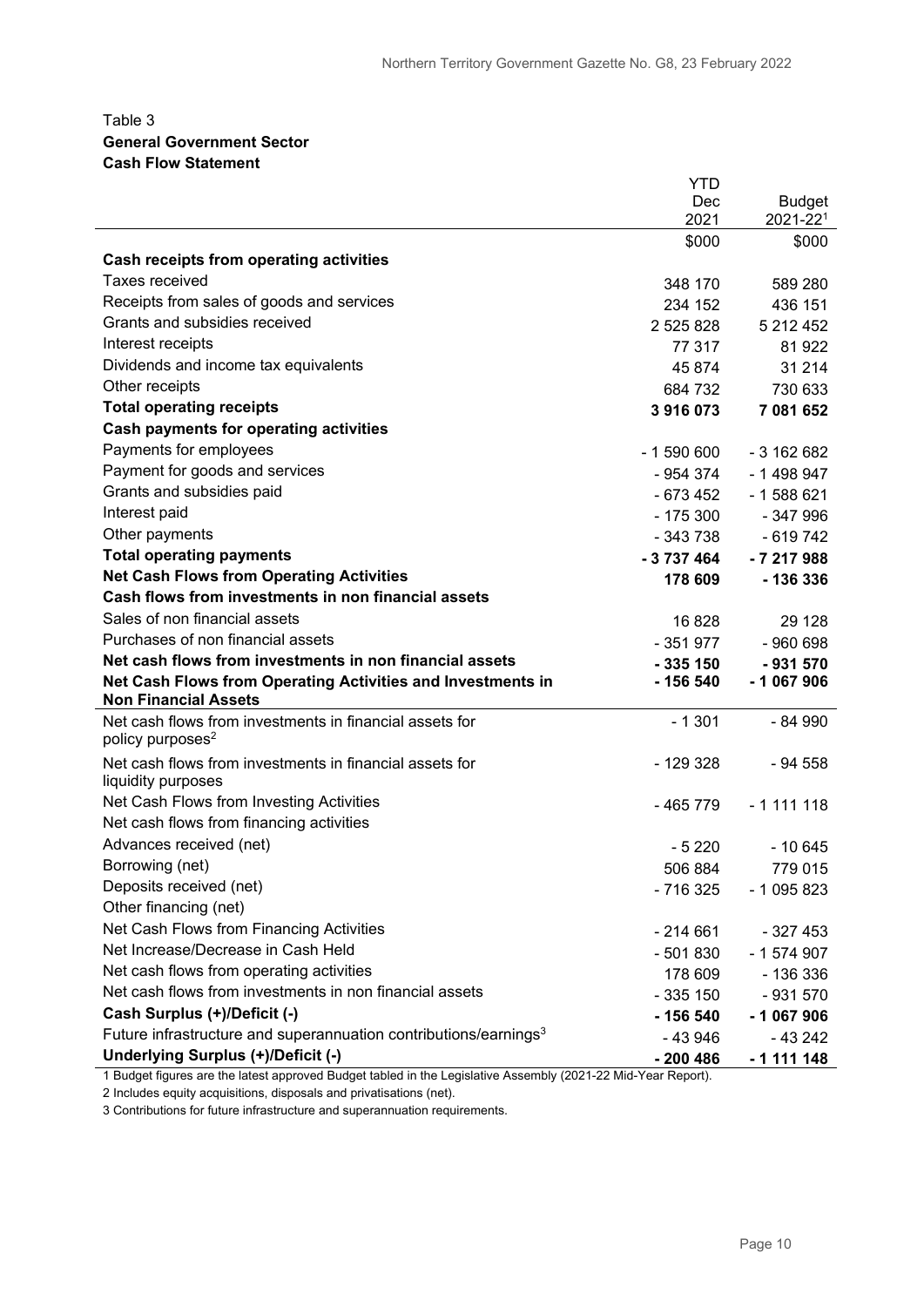#### Table 4

## **Public Non Financial Corporation Sector**

#### **Comprehensive Operating Statement**

|        |                                                                                                                 | YTD         |                           |
|--------|-----------------------------------------------------------------------------------------------------------------|-------------|---------------------------|
|        |                                                                                                                 | Dec<br>2021 | <b>Budget</b><br>2021-221 |
|        |                                                                                                                 | \$000       | \$000                     |
|        | <b>Revenue</b>                                                                                                  |             |                           |
|        | <b>Current grants</b>                                                                                           | 79 772      | 178 020                   |
|        | Capital grants                                                                                                  | 10 274      | 27 169                    |
|        | Sales of goods and services                                                                                     | 411 178     | 785 841                   |
|        | Interest income                                                                                                 | 382         | 1 4 3 2                   |
|        | Other revenue                                                                                                   | 8 2 1 3     | 52 113                    |
|        | <b>Total Revenue</b>                                                                                            | 509 819     | 1 044 575                 |
| less   | <b>Expenses</b>                                                                                                 |             |                           |
|        | Employee benefits expense                                                                                       | 64 573      | 133 249                   |
|        | Superannuation expenses                                                                                         | 9426        | 11 269                    |
|        | Depreciation and amortisation                                                                                   | 109 073     | 218719                    |
|        | Other operating expenses                                                                                        | 318 575     | 659 043                   |
|        | Interest expenses                                                                                               | 32 553      | 62 652                    |
|        | Other property expenses                                                                                         | 5 0 6 4     | 3821                      |
|        | <b>Current grants</b>                                                                                           |             |                           |
|        | Capital grants                                                                                                  |             |                           |
|        | Subsidies and personal benefit payments                                                                         | 516         | 1 3 3 3                   |
|        | <b>Total Expenses</b>                                                                                           | 539 778     | 1 090 086                 |
| equals | <b>Net Operating Balance</b>                                                                                    | - 29 959    | - 45 511                  |
| plus   | Other economic flows - included in operating result                                                             | $-2541$     | - 4 291                   |
| equals | <b>Operating Result</b>                                                                                         | $-32500$    | $-49802$                  |
| plus   | Other economic flows - other comprehensive income                                                               | $-583$      |                           |
| equals | Comprehensive Result - total change in net worth before<br>transactions with owners in their capacity as owners | $-33083$    | -49802                    |
| less   | <b>Net Operating Balance</b><br>Net acquisition of non financial assets                                         | - 29 959    | - 45 511                  |
|        | Purchases of non financial assets                                                                               | 60 986      | 228 273                   |
|        | Sales of non financial assets                                                                                   |             |                           |
|        | Depreciation<br>less                                                                                            | 109 073     | 218719                    |
|        | plus<br>Change in inventories                                                                                   | 11 032      | 10 173                    |
|        | Other movements in non financial assets<br>plus                                                                 | 408         |                           |
|        | equals Total net acquisition of non financial assets                                                            | $-36647$    | 19 727                    |
| equals | <b>Fiscal Balance</b>                                                                                           | 6687        | $-65238$                  |

1 Budget figures are the latest approved Budget tabled in the Legislative Assembly (2021-22 Mid-Year Report).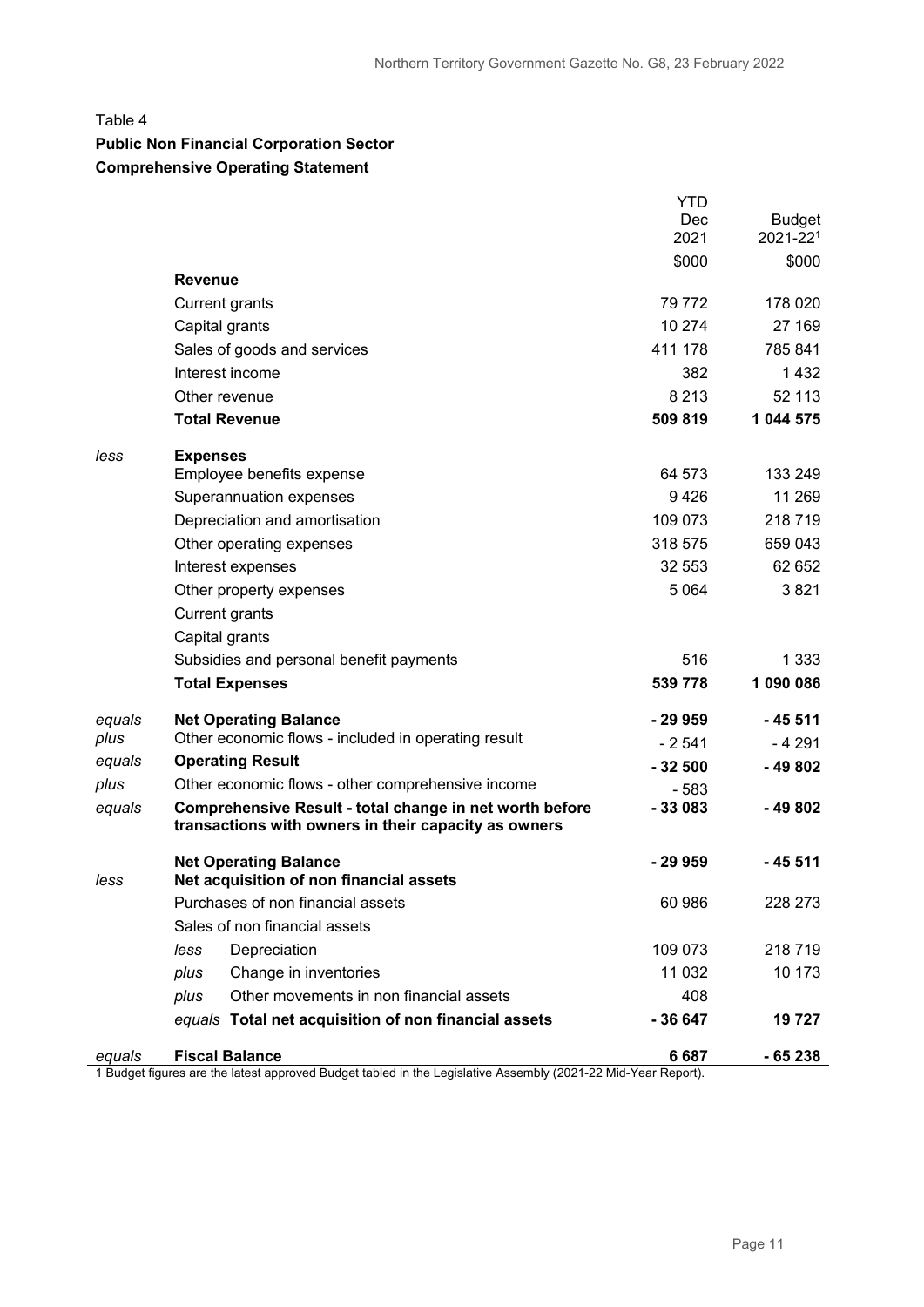#### Table 5 **Public Non Financial Corporation Sector Balance Sheet**

|                                             | YTD         |                           |
|---------------------------------------------|-------------|---------------------------|
|                                             | Dec<br>2021 | <b>Budget</b><br>2021-221 |
|                                             | \$000       | \$000                     |
| Assets                                      |             |                           |
| <b>Financial assets</b>                     |             |                           |
| Cash and deposits                           | 264 442     | 256 031                   |
| Advances paid                               |             |                           |
| Investments, loans and placements           | 3           | 3                         |
| Receivables                                 | 174 152     | 166817                    |
| Equity                                      |             |                           |
| Investments in other public sector entities |             |                           |
| Equity accounted investments                |             |                           |
| Investments - shares                        |             |                           |
| Other financial assets                      | 7 0 0 8     | 6013                      |
| <b>Total financial assets</b>               | 445 604     | 428 864                   |
| <b>Non financial assets</b>                 |             |                           |
| Inventories                                 | 188 457     | 187 598                   |
| Property, plant and equipment               | 3 640 650   | 3710399                   |
| Investment property                         |             |                           |
| Intangible assets                           | 63 881      | 62 052                    |
| Assets held for sale                        |             |                           |
| Other non financial assets                  | 64          | 63                        |
| <b>Total non financial assets</b>           | 3893053     | 3 960 112                 |
| <b>Total Assets</b>                         | 4 338 657   | 4 388 976                 |
| <b>Liabilities</b>                          |             |                           |
| Deposits held                               | 1 0 4 8     | 951                       |
| Advances received                           |             |                           |
| Borrowing                                   | 1813132     | 1840444                   |
| Superannuation                              |             |                           |
| Other employee benefits                     | 68 913      | 63 663                    |
| Payables                                    | 60 986      | 74 415                    |
| Other liabilities                           | 88 709      | 104 371                   |
| <b>Total Liabilities</b>                    | 2 032 788   | 2 083 844                 |
| <b>Net Assets/(Liabilities)</b>             | 2 305 868   | 2 305 132                 |
| Contributed equity                          | 683 550     | 693 550                   |
| Accumulated surplus/(deficit)               | 599 602     | 587 692                   |
| Reserves                                    | 1 022 716   | 1023890                   |
| <b>Total Equity</b>                         | 2 305 868   | 2 305 132                 |
| Net Financial Worth <sup>2</sup>            | - 1 587 184 | - 1 654 980               |
| Net Debt <sup>3</sup>                       |             |                           |
|                                             | 1 549 736   | 1 585 361                 |

1 Budget figures are the latest approved Budget tabled in the Legislative Assembly (2021-22 Mid-Year Report).

2 Net financial worth equals total financial assets minus total liabilities.

3 Net debt equals the sum of deposits held, advances received and borrowing, minus the sum of cash and deposits, advances paid and investments, loans and placements.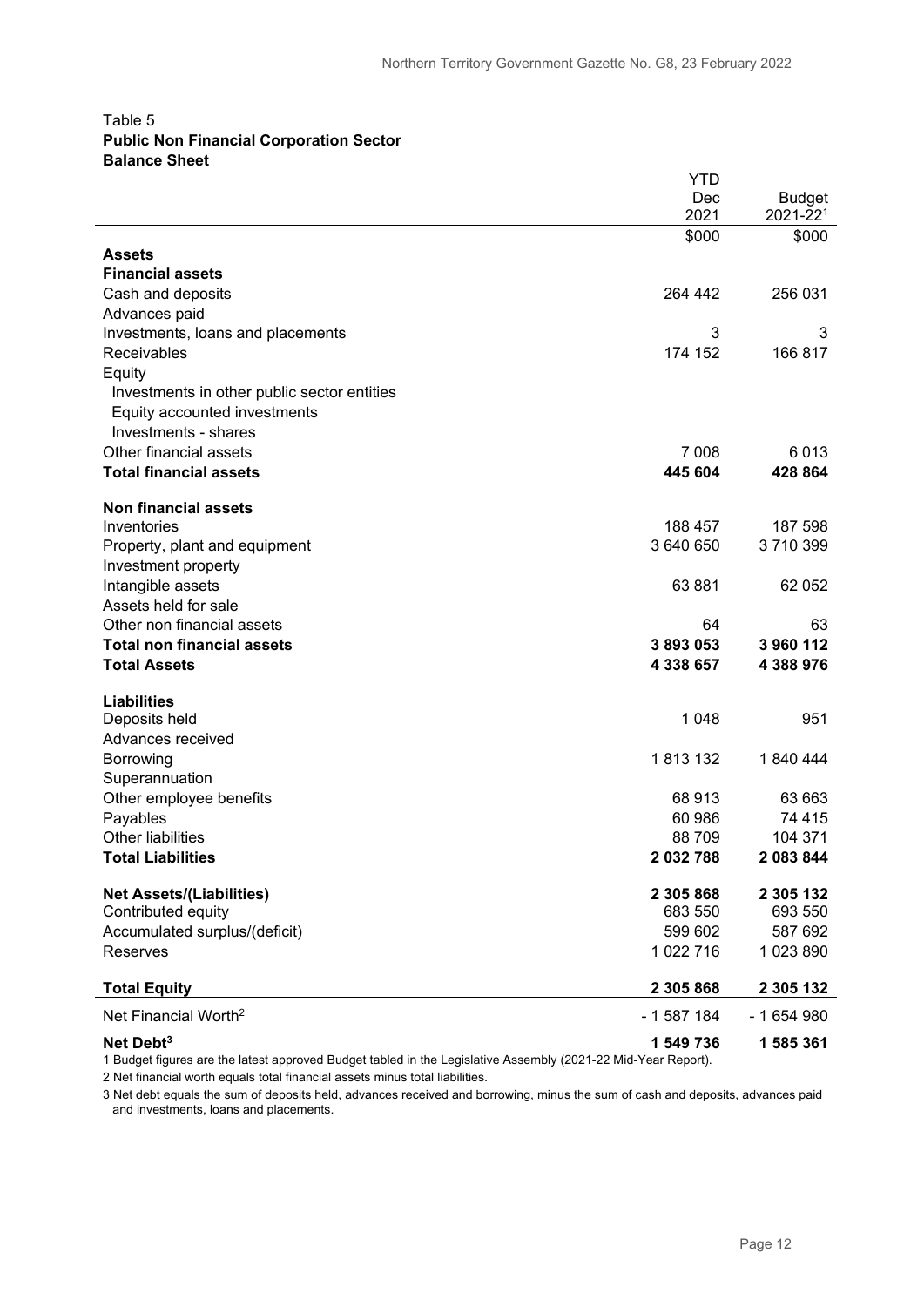#### Table 6 **Public Non Financial Corporation Sector Cash Flow Statement**

|                                                                                                   | <b>YTD</b> |               |
|---------------------------------------------------------------------------------------------------|------------|---------------|
|                                                                                                   | Dec        | <b>Budget</b> |
|                                                                                                   | 2021       | 2021-221      |
|                                                                                                   | \$000      | \$000         |
| Cash receipts from operating activities                                                           |            |               |
| Receipts from sales of goods and services                                                         | 391 026    | 775 756       |
| Grants and subsidies received                                                                     | 111 717    | 217 890       |
| Interest receipts                                                                                 | 383        | 1 4 4 0       |
| Dividends and income tax equivalents                                                              |            |               |
| Other receipts                                                                                    | 81 003     | 51 347        |
| <b>Total operating receipts</b>                                                                   | 584 129    | 1 046 433     |
| <b>Cash payments for operating activities</b>                                                     |            |               |
| Income tax equivalents paid                                                                       | $-6680$    | 2 1 1 6       |
| Payments for employees                                                                            | $-76056$   | $-152948$     |
| Payment for goods and services                                                                    | $-387763$  | $-633242$     |
| Grants and subsidies paid                                                                         | - 516      | $-1333$       |
| Interest paid                                                                                     | $-32391$   | $-62730$      |
| Other payments                                                                                    | - 758      | - 36          |
| <b>Total operating payments</b>                                                                   | $-504$ 163 | $-848173$     |
| <b>Net Cash Flows from Operating Activities</b>                                                   | 79 966     | 198 260       |
| Cash flows from investments in non financial assets                                               |            |               |
| Sales of non financial assets                                                                     |            |               |
| Purchases of non financial assets                                                                 | $-60986$   | - 228 273     |
| Net cash flows from investments in non financial assets                                           | $-60986$   | $-228273$     |
| <b>Net Cash Flows from Operating Activities and</b><br><b>Investments in Non Financial Assets</b> | 18981      | $-30013$      |
| Net cash flows from investments in financial assets for                                           |            |               |
| policy purposes <sup>2</sup>                                                                      |            |               |
| Net cash flows from investments in financial assets for                                           | - 21       | 973           |
| liquidity purposes                                                                                |            |               |
| Net Cash Flows from Investing Activities                                                          | $-61006$   | $-227300$     |
| Net cash flows from financing activities                                                          |            |               |
| Advances received (net)                                                                           |            |               |
| Borrowing (net)                                                                                   | 2758       | 26 442        |
| Deposits received (net)                                                                           | 97         |               |
| Dividends paid                                                                                    | $-7673$    | $-1670$       |
| Other financing (net)                                                                             |            | 10 000        |
| Net Cash Flows from Financing Activities                                                          | $-4818$    | 34 772        |
| Net Increase/Decrease in Cash Held                                                                | 14 142     | 5732          |
| Net cash flows from operating activities                                                          | 79 966     | 198 260       |
| Net cash flows from investments in non financial assets                                           | $-60986$   | $-228273$     |
| Dividends paid                                                                                    | $-7673$    | $-1670$       |
| Cash Surplus (+)/Deficit (-)                                                                      | 11 308     | $-31683$      |

1 Budget figures are the latest approved Budget tabled in the Legislative Assembly (2021-22 Mid-Year Report).

2 Includes equity acquisitions, disposals and privatisations (net).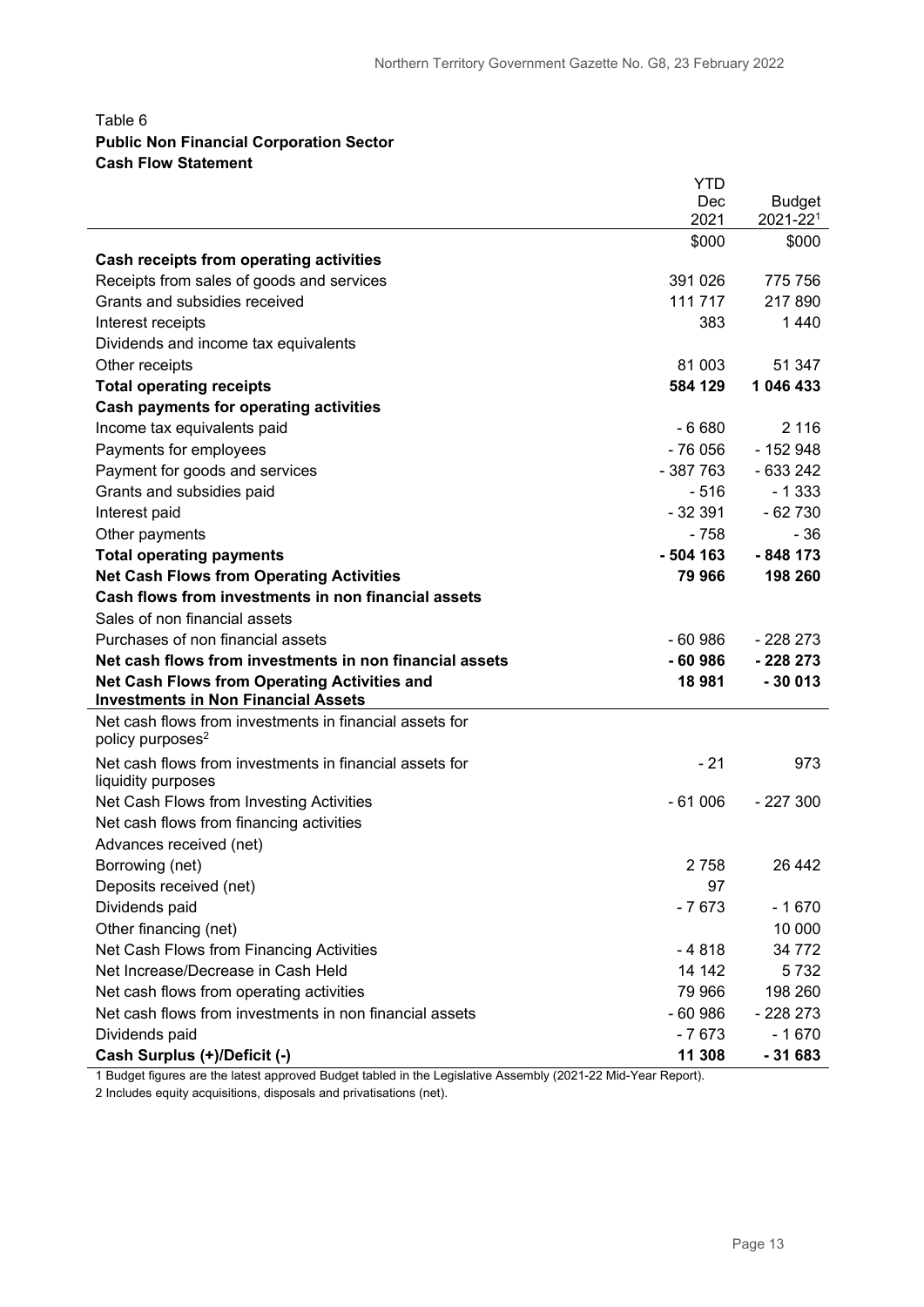#### Table 7

#### **Non Financial Public Sector**

#### **Comprehensive Operating Statement**

|        |                                                                                                               | <b>YTD</b> |               |
|--------|---------------------------------------------------------------------------------------------------------------|------------|---------------|
|        |                                                                                                               | Dec        | <b>Budget</b> |
|        |                                                                                                               | 2021       | 2021-221      |
|        | <b>Revenue</b>                                                                                                | \$000      | \$000         |
|        | <b>Taxation revenue</b>                                                                                       | 330 770    | 577 186       |
|        | <b>Current grants</b>                                                                                         | 2 472 799  | 4797023       |
|        | Capital grants                                                                                                | 143 546    | 383 532       |
|        | Sales of goods and services                                                                                   | 595 525    | 1 127 610     |
|        | Interest income                                                                                               | 77910      | 81 941        |
|        | Dividend and income tax equivalent income                                                                     | 18 3 66    | 36 732        |
|        | Other revenue                                                                                                 | 225 794    | 452 394       |
|        | <b>Total Revenue</b>                                                                                          | 3 864 710  | 7 456 418     |
|        |                                                                                                               |            |               |
| less   | <b>Expenses</b>                                                                                               |            |               |
|        | Employee benefits expense                                                                                     | 1 478 104  | 2 825 555     |
|        | Superannuation expenses                                                                                       |            |               |
|        | Superannuation interest cost                                                                                  | 32 577     | 65 153        |
|        | Other superannuation expenses                                                                                 | 190 131    | 393 515       |
|        | Depreciation and amortisation                                                                                 | 384 994    | 765 125       |
|        | Other operating expenses                                                                                      | 1 061 582  | 2 384 209     |
|        | Interest expenses                                                                                             | 207 730    | 409 604       |
|        | Other property expenses                                                                                       | 2 2 6 7    |               |
|        | <b>Current grants</b>                                                                                         | 495 606    | 1 137 759     |
|        | Capital grants                                                                                                | 32 4 84    | 164 769       |
|        | Subsidies and personal benefit payments                                                                       | 30 982     | 69 534        |
|        | <b>Total Expenses</b>                                                                                         | 3 916 456  | 8 215 223     |
| equals | <b>Net Operating Balance</b>                                                                                  | - 51 746   | - 758 805     |
| plus   | Other economic flows - included in operating result                                                           | 13921      | 64 309        |
| equals | <b>Operating Result</b>                                                                                       | $-37825$   | - 694 496     |
| plus   | Other economic flows - other comprehensive income                                                             | $-3118$    | 124 198       |
| equals | Comprehensive Result - total change in net worth before                                                       | $-40943$   | - 570 298     |
|        | transactions with owners in their capacity as owners                                                          |            |               |
|        | <b>Net Operating Balance</b>                                                                                  | $-51746$   | $-758805$     |
| less   | Net acquisition of non financial assets                                                                       |            |               |
|        | Purchases of non financial assets                                                                             | 413 513    | 1 188 971     |
|        | Sales of non financial assets                                                                                 | - 16 828   | - 29 128      |
|        | Depreciation<br>less                                                                                          | 384 994    | 765 125       |
|        | Change in inventories<br>plus                                                                                 | 13835      | 10 173        |
|        | Other movements in non financial assets<br>plus                                                               | 44 4 66    | 28 697        |
|        | equals Total net acquisition of non financial assets                                                          | 69 992     | 433 588       |
| equals | <b>Fiscal Balance</b>                                                                                         | - 121 738  | - 1 192 393   |
|        | 1 Budget figures are the latest approved Budget tabled in the Legislative Assembly (2021-22 Mid-Year Report). |            |               |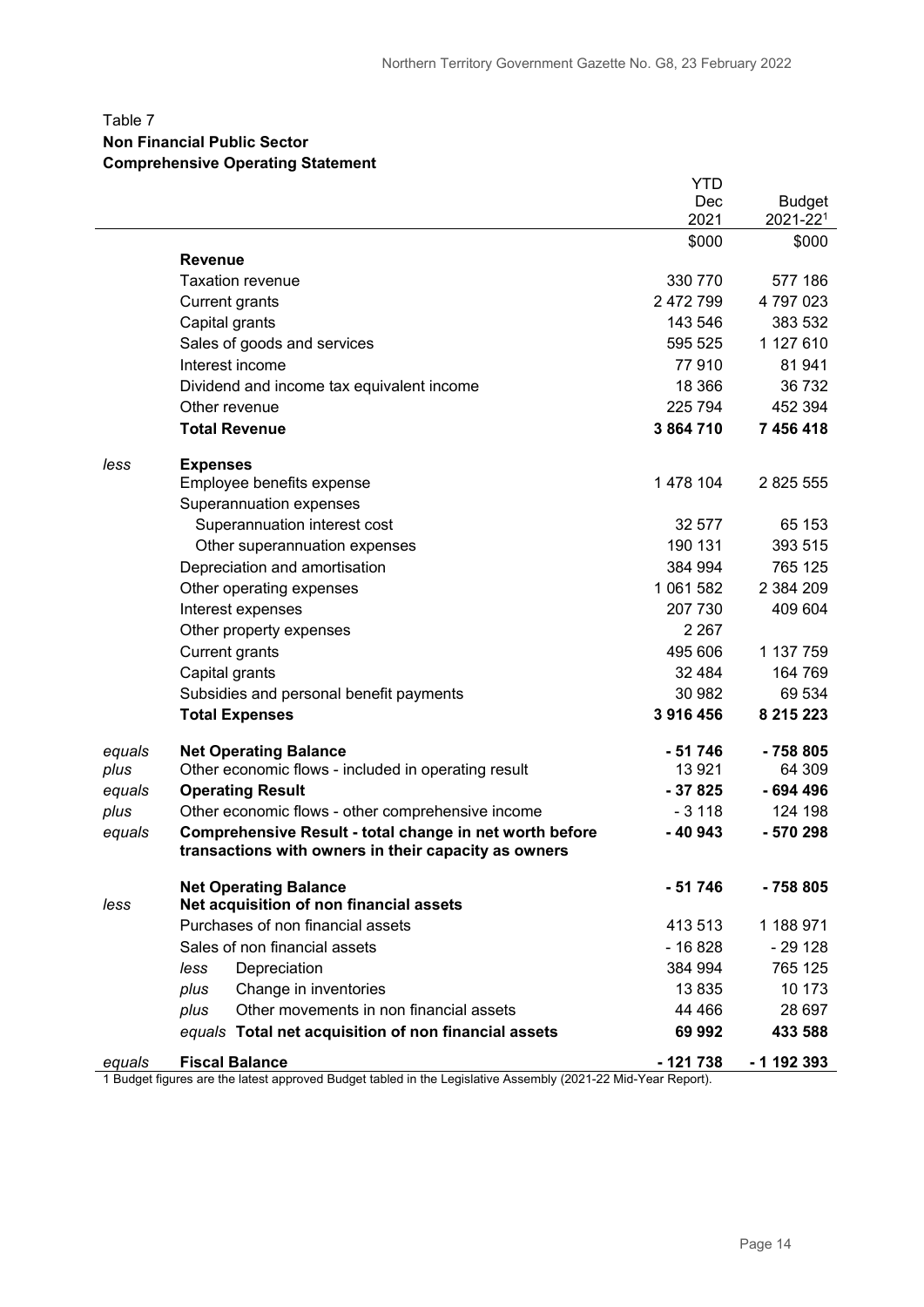#### Table 8 **Non Financial Public Sector Balance Sheet**

|                                             | YTD          |               |
|---------------------------------------------|--------------|---------------|
|                                             | Dec          | <b>Budget</b> |
|                                             | 2021         | 2021-221      |
|                                             | \$000        | \$000         |
| Assets                                      |              |               |
| <b>Financial assets</b>                     |              |               |
| Cash and deposits                           | 2 134 144    | 1 062 028     |
| Advances paid                               | 193 062      | 237 095       |
| Investments, loans and placements           | 2 506 868    | 2 504 252     |
| Receivables                                 | 771 792      | 656 335       |
| Equity                                      |              |               |
| Investments in other public sector entities | 20 278       | 21 631        |
| Equity accounted investments                |              |               |
| Investments - shares                        | 5 0 0 0      | 35 000        |
| Other financial assets                      | 30 605       | 30 4 11       |
| <b>Total financial assets</b>               | 5 661 748    | 4 546 752     |
| <b>Non financial assets</b>                 |              |               |
| Inventories                                 | 212 414      | 208 752       |
| Property, plant and equipment               | 21 784 737   | 22 142 533    |
| Investment property                         | 37 570       | 34 406        |
| Intangible assets                           | 256 807      | 314 800       |
| Assets held for sale                        | 16793        | 19 003        |
| Other non financial assets                  | 158 963      | 158 957       |
| <b>Total non financial assets</b>           | 22 467 284   | 22 878 451    |
| <b>Total Assets</b>                         | 28 129 032   | 27 425 203    |
|                                             |              |               |
| <b>Liabilities</b>                          |              |               |
| Deposits held                               | 561 980      | 191762        |
| Advances received                           | 260 833      | 255 409       |
| Borrowing                                   | 10 929 107   | 11 238 200    |
| Superannuation                              | 3 877 120    | 3727956       |
| Other employee benefits                     | 910 499      | 871033        |
| Payables                                    | 340 080      | 382 833       |
| <b>Other liabilities</b>                    | 1 178 090    | 1 213 522     |
| <b>Total Liabilities</b>                    | 18 057 710   | 17880715      |
| <b>Net Assets/(Liabilities)</b>             | 10 071 321   | 9 544 488     |
| Contributed equity                          |              |               |
| Accumulated surplus/(deficit)               | 345 714      | $-185760$     |
| Reserves                                    | 9725607      | 9730248       |
|                                             |              |               |
| <b>Net Worth</b>                            | 10 071 321   | 9 544 488     |
| Net Financial Worth <sup>2</sup>            | - 12 395 962 | - 13 333 963  |
| Net Financial Liabilities <sup>3</sup>      | 12 416 240   | 13 355 594    |
| Net Debt <sup>4</sup>                       | 6917847      | 7881996       |

1 Budget figures are the latest approved Budget tabled in the Legislative Assembly (2021-22 Mid-Year Report).

2 Net financial worth equals total financial assets minus total liabilities.

3 Net financial liabilities equals the sum of total liabilities less total financial assets excluding investments in other public sector entities.

4 Net debt equals the sum of deposits held, advances received and borrowing, minus the sum of cash and deposits, advances paid and investments, loans and placements.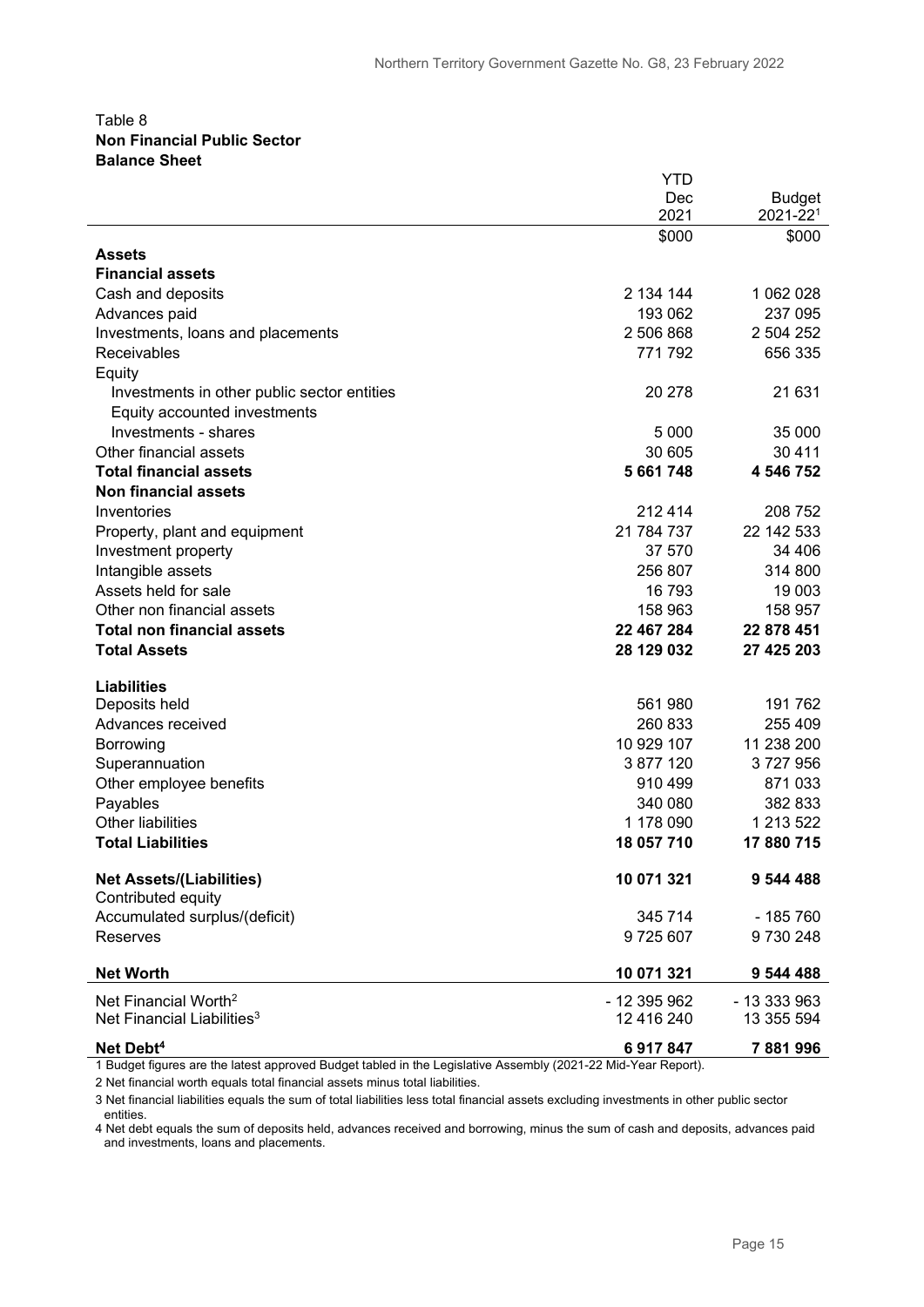#### Table 9 **Non Financial Public Sector Cash Flow Statement**

|                                                                                                               | <b>YTD</b> |               |
|---------------------------------------------------------------------------------------------------------------|------------|---------------|
|                                                                                                               | <b>Dec</b> | <b>Budget</b> |
|                                                                                                               | 2021       | 2021-221      |
|                                                                                                               | \$000      | \$000         |
| Cash receipts from operating activities                                                                       |            |               |
| <b>Taxes received</b>                                                                                         | 342 208    | 582 186       |
| Receipts from sales of goods and services                                                                     | 580 752    | 1 148 271     |
| Grants and subsidies received                                                                                 | 2528096    | 5 212 450     |
| Interest receipts                                                                                             | 77 581     | 82 141        |
| Dividends and income tax equivalents                                                                          | 31 660     | 31 660        |
| Other receipts                                                                                                | 763 649    | 779 442       |
| <b>Total operating receipts</b>                                                                               | 4 323 945  | 7836150       |
| <b>Cash payments for operating activities</b>                                                                 |            |               |
| Payments for employees                                                                                        | $-1658749$ | $-3306326$    |
| Payment for goods and services                                                                                | $-1306510$ | $-2070089$    |
| Grants and subsidies paid                                                                                     | $-564518$  | $-1372062$    |
| Interest paid                                                                                                 | $-207420$  | $-409365$     |
| Other payments                                                                                                | $-344478$  | $-619778$     |
| <b>Total operating payments</b>                                                                               | $-4081674$ | $-7777620$    |
| <b>Net Cash Flows from Operating Activities</b>                                                               | 242 271    | 58 530        |
| Cash flows from investments in non financial assets                                                           |            |               |
| Sales of non financial assets                                                                                 | 16828      | 29 1 28       |
| Purchases of non financial assets                                                                             | $-407242$  | $-1188971$    |
| Net cash flows from investments in non financial assets                                                       | $-390414$  | $-1159843$    |
| <b>Net Cash Flows from Operating Activities and</b>                                                           | - 148 143  | $-1$ 101 313  |
| <b>Investments in Non Financial Assets</b>                                                                    |            |               |
| Net cash flows from investments in financial assets for<br>policy purposes <sup>2</sup>                       | $-1301$    | - 74 990      |
| Net cash flows from investments in financial assets for<br>liquidity purposes                                 | $-129349$  | $-93585$      |
| Net Cash Flows from Investing Activities                                                                      | - 521 064  | $-1328418$    |
| Net cash flows from financing activities                                                                      |            |               |
| Advances received (net)                                                                                       | $-5220$    | $-10645$      |
| Borrowing (net)                                                                                               | 512 553    | 807 181       |
| Deposits received (net)                                                                                       | - 731 335  | $-1101555$    |
| Other financing (net)                                                                                         |            |               |
| Net Cash Flows from Financing Activities                                                                      | $-224002$  | $-305019$     |
| Net Increase/Decrease in Cash Held                                                                            | - 502 794  | $-1574907$    |
| Net cash flows from operating activities                                                                      | 242 271    | 58 530        |
| Net cash flows from investments in non financial assets                                                       | $-390414$  | $-1159843$    |
| Cash Surplus (+)/Deficit (-)                                                                                  | $-148143$  | $-1$ 101 313  |
| Future infrastructure and superannuation contributions/earnings <sup>3</sup>                                  | -43946     | - 43 242      |
| Underlying Surplus (+)/Deficit (-)                                                                            | - 192 088  | - 1 144 555   |
| 4 Dudont figures are the latest compound Dudont to bled in the Legislative Assembly (2004-00 Mid Vear Demart) |            |               |

1 Budget figures are the latest approved Budget tabled in the Legislative Assembly (2021-22 Mid-Year Report).

\_\_\_\_\_\_\_\_\_\_\_\_\_\_\_\_\_\_\_\_\_\_\_\_\_\_\_\_\_\_\_\_\_\_\_\_\_\_\_\_\_\_\_\_\_\_\_\_\_\_\_\_\_\_\_\_\_\_\_\_\_\_\_\_\_\_\_\_\_\_\_\_\_\_

2 Includes equity acquisitions, disposals and privatisations (net).

3 Contributions for future infrastructure and superannuation requirements.